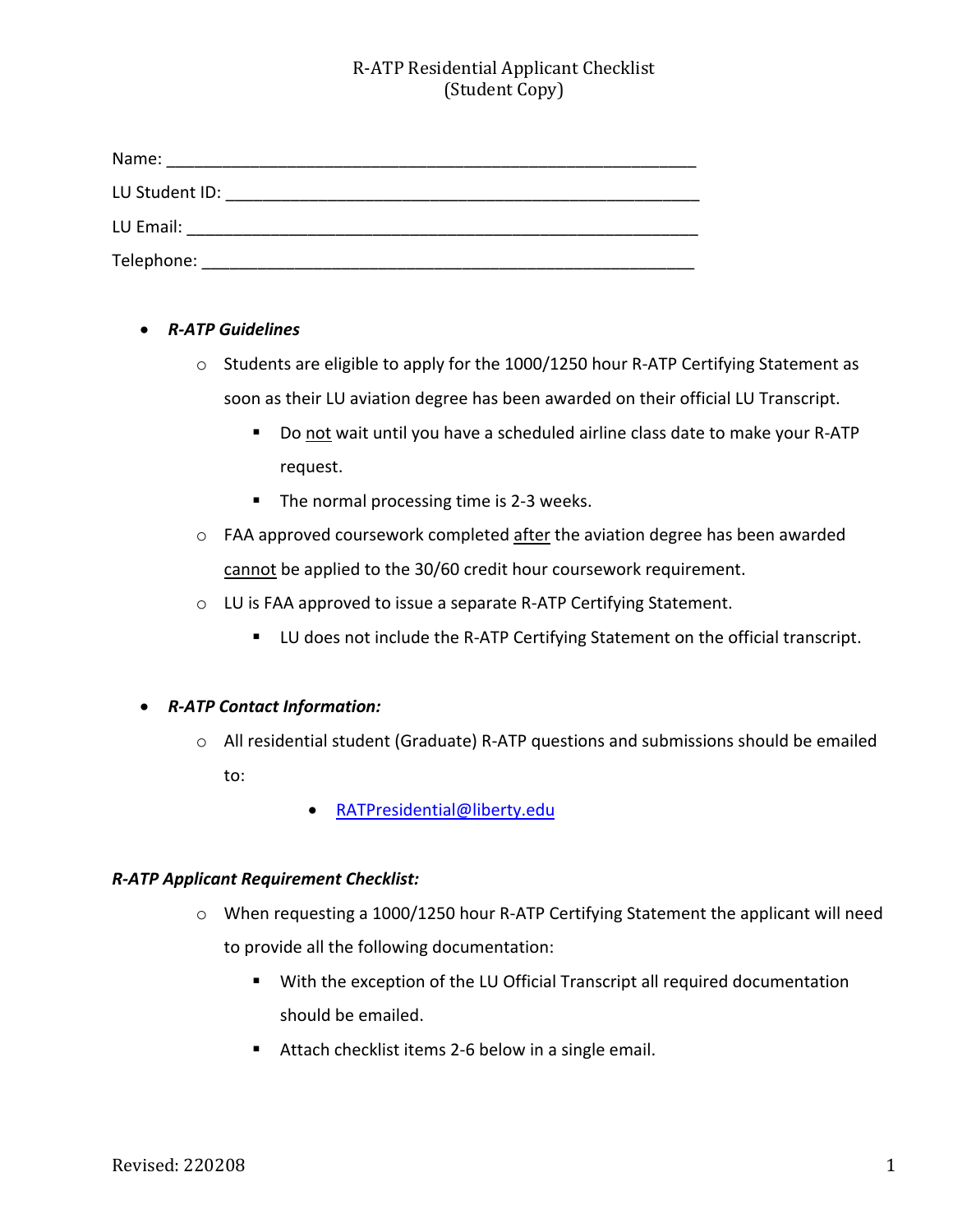## R-ATP Residential Applicant Checklist (Student Copy)

# 1. ☐ *Liberty University Official Transcript*

a. Transcript must have "Degree Awarded" statement with awarded date. (See example)

| Course Level: Undergraduate                    |
|------------------------------------------------|
|                                                |
| Current Program                                |
| Bachelor of Science                            |
| Major : Aeronautics: Professional Plot         |
| Comments:                                      |
| Degree Awarded Bachelor of Science GPA 4.00    |
| Degree Awarded Bachelor of Science 06-SEP-2018 |
| Primary Degree                                 |
| Major : Aeronautics: Professional Plot         |
| Inst. Honors: Summa Cum Laude                  |
|                                                |

- b. Request 2 **official** copies of your transcript from Registrar's Office
	- i. Official transcripts must be in a sealed envelope, stamped "Official" by the Registrar's Office, with your name on the outside.
		- 1. The FAA does not accept e-script transcripts (emailed transcripts)
- c. Have the Registrar send **one** copy of your official transcript to:
	- i. Professor Walter H. Reichard
	- ii. Liberty University
	- iii. School of Aeronautics
	- iv. 1971 University Blvd
	- v. Lynchburg, VA 24515
- d. The second copy should be sent directly to you.
	- i. You'll need to present it to the FAA Examiner to take your R-ATP checkride.
		- 1. Your copy must be in a sealed envelope, stamped "Official" by the Registrar's Office, with your name on the outside.

# *2.* ☐ *Liberty Degree Completion Plan Audit (DCPA)*

- a. Found on the new Liberty Course Registration Web Page
	- i. https://registration-ui-sl-course-registration.os.liberty.edu/courseregistration/#/